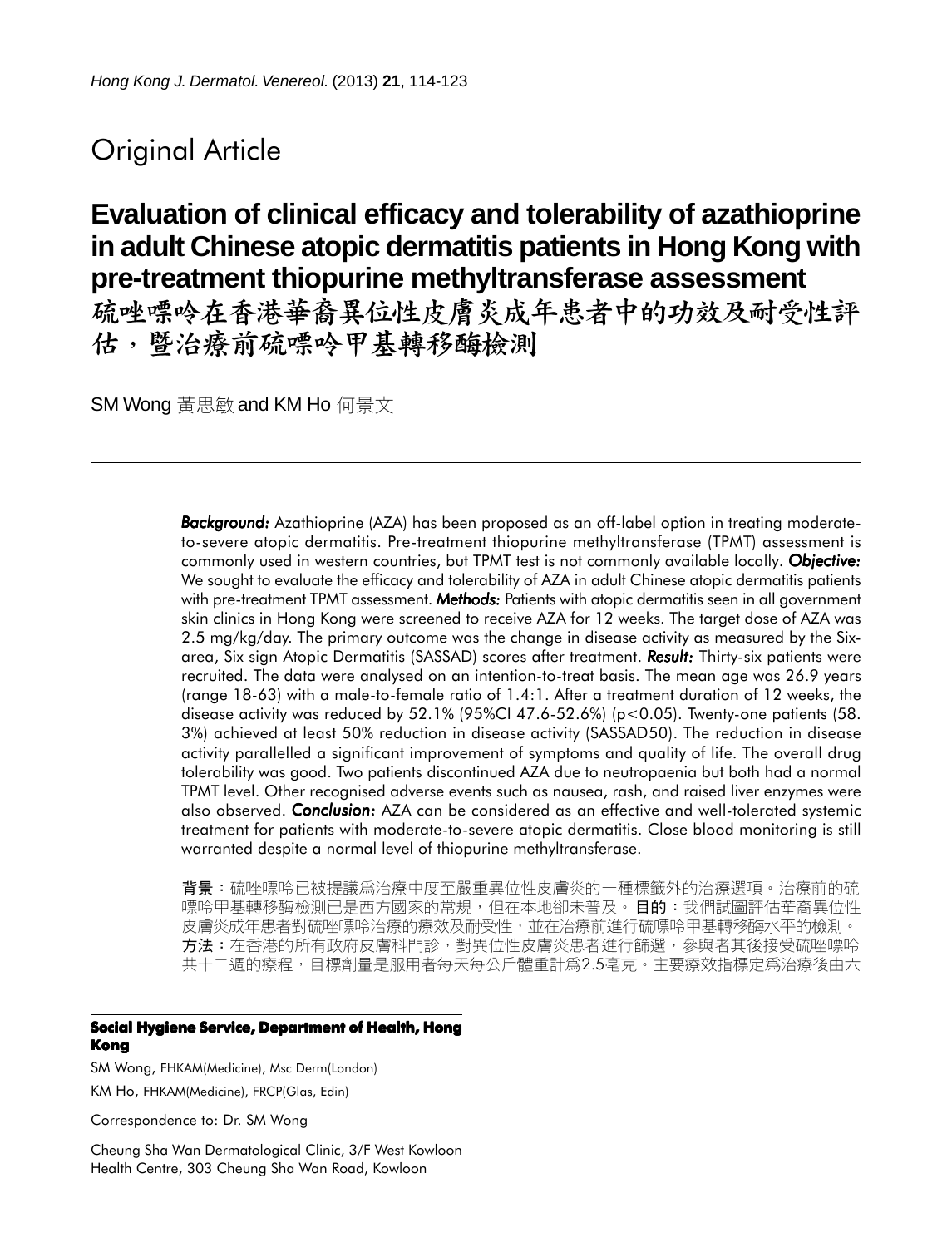區域六體徵評分法 (SASSAD) 得分所反映的病情改變。結果:本研究共招募三十六例病患,平均 年齡爲26.9歲(範圍是十八歲至六十三歲),男性與女性的比例爲1.4:1。數據基本採用意向治 療分析,經過十二週的治療時間,疾病活躍性的減幅爲52.1%(95%CI 47.6-52.6% )( p<0.05 )。 二十例(58.3%)的疾病活躍性(SASSAD50)達到五成或以上的減幅。此外,疾病活躍性的減少, 與生活質量及顯著的症狀改善並行發展。整體藥物的耐受性良好,只有兩名硫嘌呤甲基轉移酶水 平正常的患者因爲中性粒細胞減少而須停服硫唑嘌呤,而其他觀察到的不良反應則包括噁心、皮 疹和肝酶升高。**結論:**硫唑嘌呤對中度至嚴重病情的異位性皮膚炎患者來說,可視爲有效和耐受 性良好的全身治療。服用者卽使有著正常水平的硫嘌呤甲基轉移酶,緊密的血液監測仍是不可或 缺的。

**Keywords:** Atopic dermatitis, eczema, azathioprine, thiopurine methyltransferase, TPMT

關鍵詞:異位性皮膚炎,濕疹,硫唑嘌呤,硫嘌呤甲基轉移酶,TPMT

# **Introduction**

Atopic dermatitis (AD; synonym: atopic eczema) is a chronic inflammatory skin disorder which affects 3-5% of the adult population.<sup>1</sup> Atopic dermatitis not only results in skin function impairment, but also causes considerable psychosocial dysfunction. Patients with moderateto-severe AD often have difficulties in controlling disease by topical treatments alone. Long-term effective and safe treatments are required. Systemic treatment includes corticosteroid, azathioprine (AZA), cyclosporine and methotrexate, but their use is often limited by the potential side-effects.<sup>2</sup>

AZA is widely used in various corticosteroidresponsive diseases as steroid-sparing agents. The role of AZA in atopic dermatitis has been established by two randomised controlled trials that AZA was significantly superior to placebo and could be used as monotherapy for moderate-tosevere AD rather than as a steroid-sparing agent.3,4 The major drawback is, however, bone marrow suppression.

Thiopurine methyltransferase (TPMT) is one of the major determining enzymes that is involved in the metabolism of AZA.<sup>5</sup> Due to polymorphism of the TPMT gene, persons homozygous for the wild-type alleles have normal TPMT activity; persons homozygous for the variant TPMT alleles have deficient TPMT level and have the highest risk of life-threatening bone marrow suppression; while persons with heterozygous genotype (i.e. one wildtype allele and one variant allele) have intermediate or low TPMT activity and would also suffer from increased risk of bone marrow toxicity if given a standard dose of AZA.<sup>6,7</sup>

Pre-treatment screening for TPMT will identify patients with low TPMT activity who are at increased risk of marrow toxicity on standard doses of AZA but will tolerate a reduced AZA dose. In patients with high TPMT activity, an increased AZA dose may lead to accumulation of inactive metabolites and increased risk of hepatotoxicity.<sup>8,9</sup>

Erythrocyte TPMT activity has been recommended as a pre-treatment test for patients requiring AZA in United Kingdom (UK) dermatological guidelines.<sup>6</sup> However, it is not available locally. In Chinese, the prevalence of TPMT deficiency was low and the usefulness of TPMT screening before AZA in our patients was uncertain.<sup>10-12</sup> To our knowledge, apart from one local retrospective study in children by Hon et al, $13$  no prospective study on AZA in treating atopic dermatitis in adult Chinese patients has been performed.

## **Objectives**

In the present study, we sought to 1) evaluate the efficacy and 2) tolerability of AZA in adult Chinese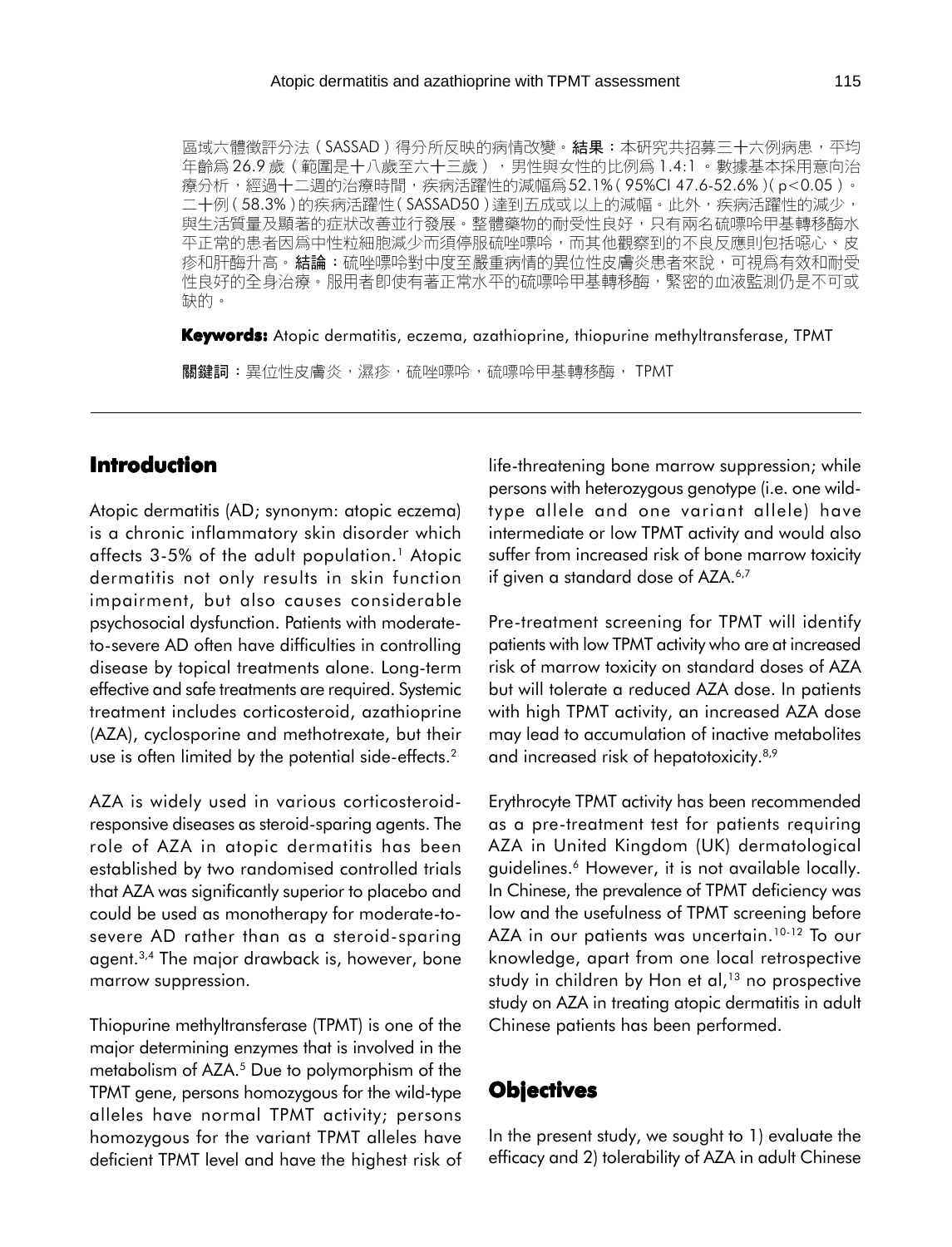patients with refractory moderate-to-severe atopic dermatitis, with pre-treatment TPMT assessment in order to exclude patients with deficient level and use a lower AZA dose in patients with low TPMT level.

# **Methods**

## *Study design*

This was a prospective open-label multi-centre study evaluating the efficacy and safety of AZA in Chinese adult patients with moderate-to-severe atopic eczema refractory to topical treatment over a 12-week period. The trial was conducted between January 2011 and August 2012 in all public dermatological clinics under the Department of Health, which were tertiary careunits caring for dermatological patients in Hong Kong.

## *Subject recruitment*

### *Inclusion criteria*

All consecutive patients who attended our clinics aged 18-65 years suffering from moderate-tosevere atopic dermatitis, defined according to the UK modification of Hanifin and Rajka's diagnostic criteria,2,14 with a Six Area, Six Sign Atopic Dermatitis (SASSAD) score<sup>15</sup> of at least 15 were eligible if their disease was refractory to topical corticosteroid treatment (defined as no satisfactory clinical improvement after continuous application of potent topical corticosteroid for at least six months). The participation was on a voluntary basis.

## *Exclusion criteria*

Patients were excluded if they had mild atopic dermatitis (SASSAD <15), unstable atopic dermatitis or had received treatment with AZA or other immunosuppressants, potent topical corticosteroids (class I-II) and topical calcineurin inhibitors, phototherapy, herbal medicine within three months or systemic corticosteroid within one month. Patients were also excluded if they suffered from infections, blood abnormalities or malignancies; had a history of hypersensitivity to

AZA or other thiopurine drugs; were taking medications with possible drug interactions with AZA or had blood transfusion within three months. Hepatitis B carriers, patients who were immunosuppressed as well as those who were pregnant, unable to give consent or noncompliant were also excluded.

# *Study procedure*

## *Pre-treatment thiopurine methyltransferase enzyme activity measurement*

In this study, TPMT activity in whole blood was checked prior to treatment. In view of TPMT phenotype/genotype test is not available locally, and from previous studies, the observed difference in TPMT activity across gender and race was small,<sup>5,12</sup> the tests were performed in an accredited TPMT laboratory in City Hospital, Birmingham, United Kingdom through Doctor's Laboratory, London. The TPMT activity was measured with validated methodology in mU/L.<sup>16</sup> Patients with absent or deficient TPMT level were excluded from the study.

## *Treatment regime*

At baseline (week 0), subjects were recruited for the initial 12-week AZA treatment. AZA was given as single-daily dose according to the TPMT level and body weight, starting from 25 mg for patients with low TPMT level; 50 mg for those with normal TPMT level; and then gradually increased by 0.5 mg/kg/day weekly to the target dose over four weeks in order to decrease the possible gastrointestinal disturbance and continued for 12 weeks. The target dose for patients with normal TPMT level was 2.5 mg/ kg/day and for patients with low TPMT level was 1.5 mg/kg/day. This target dose was chosen based on the suggested dose from British Association of Dermatologists' guidelines<sup>6</sup> and local experience.

At week 12, if the reduction of disease activity as measured by SASSAD<sup>15</sup> was less than 50%, patients would continue AZA for another 12 weeks. However, if the SASSAD improved more than 50%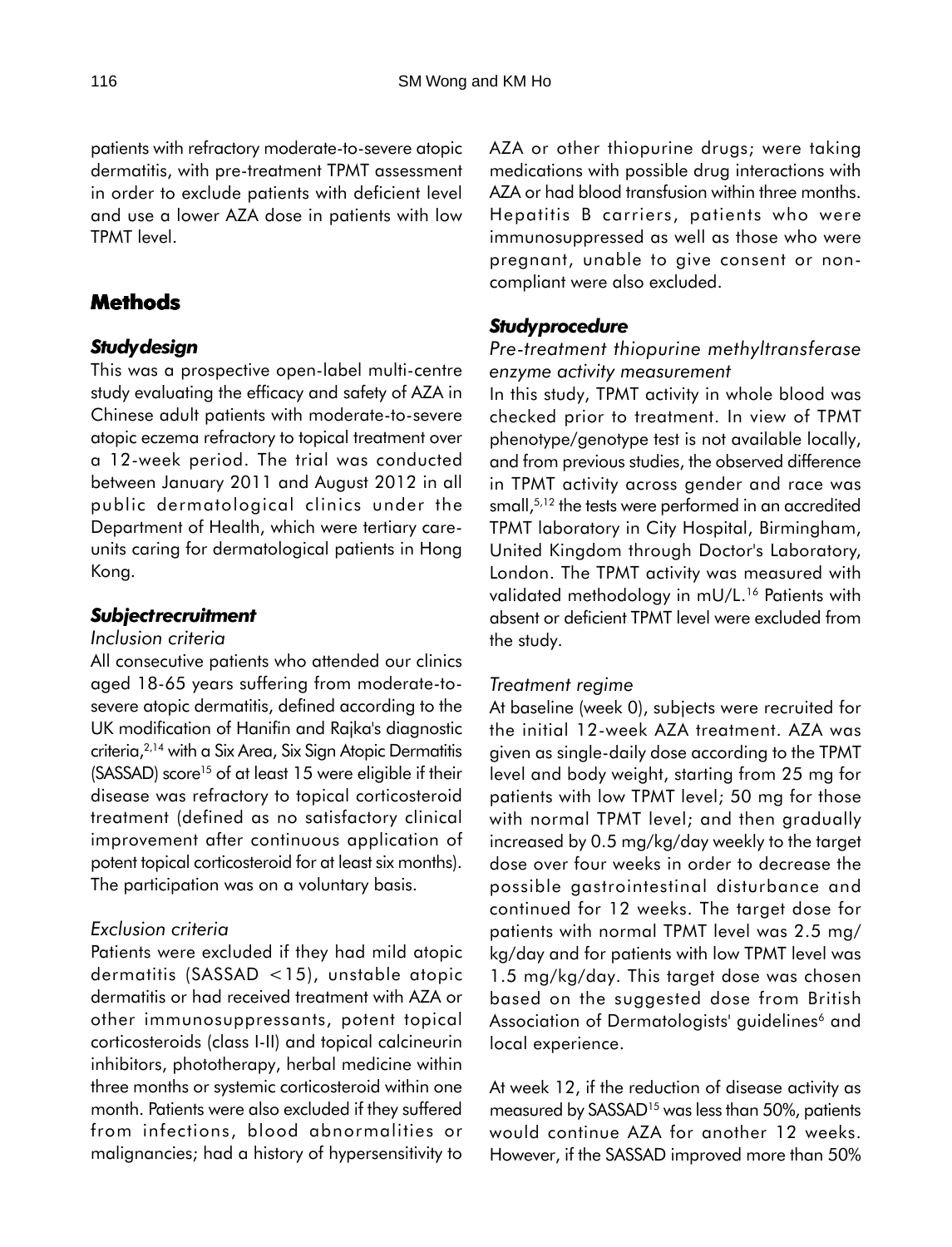or there was complete resolution, patients would either stop AZA at week 12 or continue AZA with a dose reduction to the minimal effective dose by decreasing 0.5 mg/kg/day per month for three months. If there were adverse events, the dose would be reduced or the drug withdrawn. Patients were then followed-up for another 12 weeks after AZA was stopped.

Patients were allowed to continue their baseline treatments as necessary (1% hydrocortisone cream or equivalent for facial lesions; 0.025% fluocinolone acetonide cream or equivalent for the trunk and limbs; emollients including aqueous cream, emulsifying ointment and white soft paraffin; oral antihistamines including chlorphenamine 4 mg three times daily, hydroxyzine 25 mg nocte). These were not altered during the study period for the convenience of interpretation. Systemic corticosteroid or other immunosuppressants, high potency topical corticosteroids (class I-II potency) or topical calcineurin inhibitors were not allowed during the study. Oral antibiotics and acyclovir were allowed in case of infections.

Besides a detailed history and physical examination, blood investigations including full blood count, total immunoglobulin E (IgE) level, hepatitis B status, liver and renal function tests and chest X-ray were performed before treatment. Urine pregnancy test, date of the last menstrual period and adequate contraception were required for all females of reproductive age.

#### **Outcome measurement Outcome**

#### *Frequency of assessment*

As disease activity can fluctuate widely over short periods, isolated measurements might not indicate the underlying trend. Patients were therefore assessed by the same investigator (Wong) clinically at baseline, bi-weekly in the first month then every 4 weeks subsequently during the 12-week treatment period and in the 12-week post-treatment period.

#### *Primary outcome-SASSAD*

The primary efficacy measurement was the change in disease severity at week 12, using SASSAD score and the proportion of patients achieving SASSAD50 (reduction of 50% or more).

Dermatology life quality index (DLQI),<sup>17</sup> SCORAD (SCORing Atopic Dermatitis)18 and global score were also assessed to give an overall impression of disease activity. Patient-assessed drug tolerability by a five-point scale (1. very poor; 2. poor; 3. fair; 4. good; 5. very good) was assessed at the end of treatment.

Adverse effects reported by the patients were documented regardless of whether it was related to the study drug. In case of adverse events, the dose was reduced or the drug withdrawn.

Further investigations including full blood count, liver and renal function were done weekly for the initial four weeks then every month during the treatment period. All blood tests except TPMT level were done in the Public Health Laboratory Centre, Hong Kong to minimise inter-laboratory discrepancy.

Defaulted patients were traced and assessed at the designated point. Patients were advised to bring the medication pack on follow-up to encourage drug compliance.

#### *Ethical approval*

The study protocol was approved by the local ethics committee. Written informed consent was obtained for all patients prior to study-related procedures.

#### *Statistical analysis*

Based on previous trials,  $3,4$  assuming that the standard deviation of the SASSAD change was 19, to detect a size of effect of 12 units in disease activity (SASSAD) reduction after treatment, i.e.  $30\%$  relative to baseline value,<sup>10,11</sup> we aimed to recruit at least 30 patients with 80% power, 5% level of significance (SAS v9.13) and drop-out rate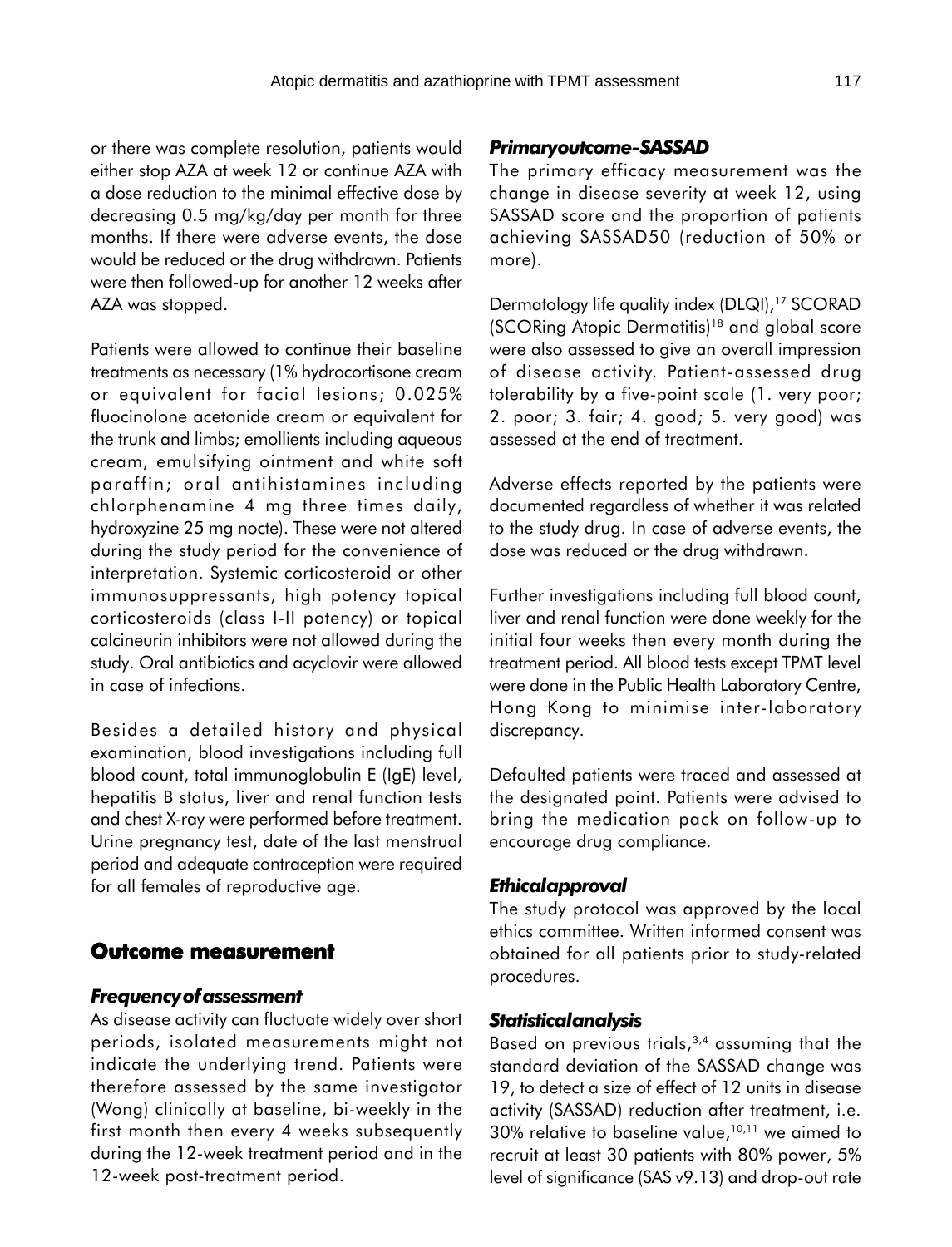of 25%. The data were included for intention-totreat analysis if patients had taken at least one dose of AZA. Normal distribution of the continuous data was verified with Shapiro-Wilk test. Wilcoxon signed rank test was used to analyse the mean change in disease activity before and after treatment. Specific statistical tests were indicated in the legend of the tables. Data were analysed using SPSS 17.0 for Window (SPSS Inc. Chicago, Ill).

### **Results**

#### *Baseline patient characteristics*

During the study period, 144 moderate-to-severe atopic dermatitis patients were screened; 73 patients improved with topical treatment and 71 were refractory to topical treatment. Twenty-four patients of the latter group refused giving a consent and nine of them did not meet the inclusion criteria. Hence, thirty-eight patients were initially recruited. However, one patient withdrew consent later and one patient used prednisolone prior to AZA and was thus excluded for analysis. Hence, the data of thirty-six patients were analysed. Baseline characteristics of the patients are shown in Table 1. The mean age was 26.9 years (range 18-63) and male-to-female ratio was 1.4:1. Thirty-one (86.1%) patients had a personal history of allergic rhinitis or asthma and 19 (52.8%) had a family history of atopy. The mean duration of eczema was 23.2 years (range 8-47). Twenty-eight percent of patients had received treatment with systemic corticosteroid and 31% with traditional Chinese medicine for eczema in the past. None of the patients had previously used AZA or other immunosuppressive drugs.

Normal distribution of TPMT level was verified with the Shapiro-Wilk test (p=0.943) and Q-Q plot (not shown). The mean and median TPMT activity were 107.3 mU/L (±standard deviation 19.1 mU/L) and 109 mU/L (range 66-155 mU/L) respectively (Table 2). One out of 36 (2.8%) patients was detected with a low level of TPMT (66 mU/L). Thirty-five (97.2%) patients had a normal TPMT level. No patients with deficient TPMT level were detected.

**Table 1.** Baseline characteristics of the participants  $(n=36)$ 

|                                                             | Azathioprine<br>(n=36) |
|-------------------------------------------------------------|------------------------|
| Age, years                                                  | 26.9 $(\pm 8.4)$       |
| Male, no. (%)                                               | 21 (58.3%)             |
| Body weight, kg                                             | 60.9 $(\pm 14.1)$      |
| Personal history of allergic rhinitis<br>or asthma, no. (%) | 31 (86.1%)             |
| Family history of atopy, no. (%)                            | 19 (52.8%)             |
| Raised serum IgE, no. (%)                                   | 35 (97.2%)             |
| Duration of follow-up, years                                | 7.2 $(\pm 6.4)$        |
| Duration of eczema, years                                   | 23.2 $(\pm 8.8)$       |
| Previous use of systemic corticosteroid, no. (%) 10 (27.8%) |                        |
| Previous use of traditional Chinese medicine,<br>no. (%)    | 11 (30.6%)             |
| <b>Baseline SASSAD</b>                                      | 58.1 (±12.0)           |
| Baseline body area involved (%)                             | 44.6 $(\pm 16.3)$      |
| <b>Baseline DLQI</b>                                        | 18.5 $(\pm 6.1)$       |
| Use of $TCs \geq 3$ days/week                               | 32 (88.9%)             |
| Use of oral antihistamine $\geq$ 3 day/week                 | 28 (77.8%)             |

Note TCs: topical corticosteroids. Data expressed in mean (SD) or number of patients (%)

**Table 2.** Thiopurine methyltransferase level and AZA dosage of the participants

|                                       | <b>Participants received</b><br>azathioprine |
|---------------------------------------|----------------------------------------------|
| <b>TPMT level (mU/L)</b> , mean (SD)  | 107.3 (19.1)                                 |
| Patients with TPMT range, no. (%)     |                                              |
| High (>150 mU/L)                      | $1(2.8\%)$                                   |
| Normal (68-150 mU/L)                  | 34 (94.4%)                                   |
| Low/intermediate (20-67 mU/L)         | $1(2.8\%)$                                   |
| Absent/deficient (<20 mU/L)           | $0(0\%)$                                     |
| Azathioprine                          |                                              |
| Dose (mg/kg/day), mean (SD)           |                                              |
| At week 12                            | 2.05(0.42)                                   |
| At week 24                            | 1.74(0.34)                                   |
| Patients received AZA dosage, no. (%) |                                              |
| $<$ 1.5 mg/kg/day*                    | $2(5.6\%)$                                   |
| $1.5-2.0$ mg/kg/day                   | 10 (27.8%)                                   |
| $\geq$ 2.0-2.5 mg/kg/day              | 24 (66.7%)                                   |

Note: At week 12, patients received AZA n=36; at week 24 patients received AZA, n=15.

\*Patients' AZA dosage was limited by adverse events/drug tolerance.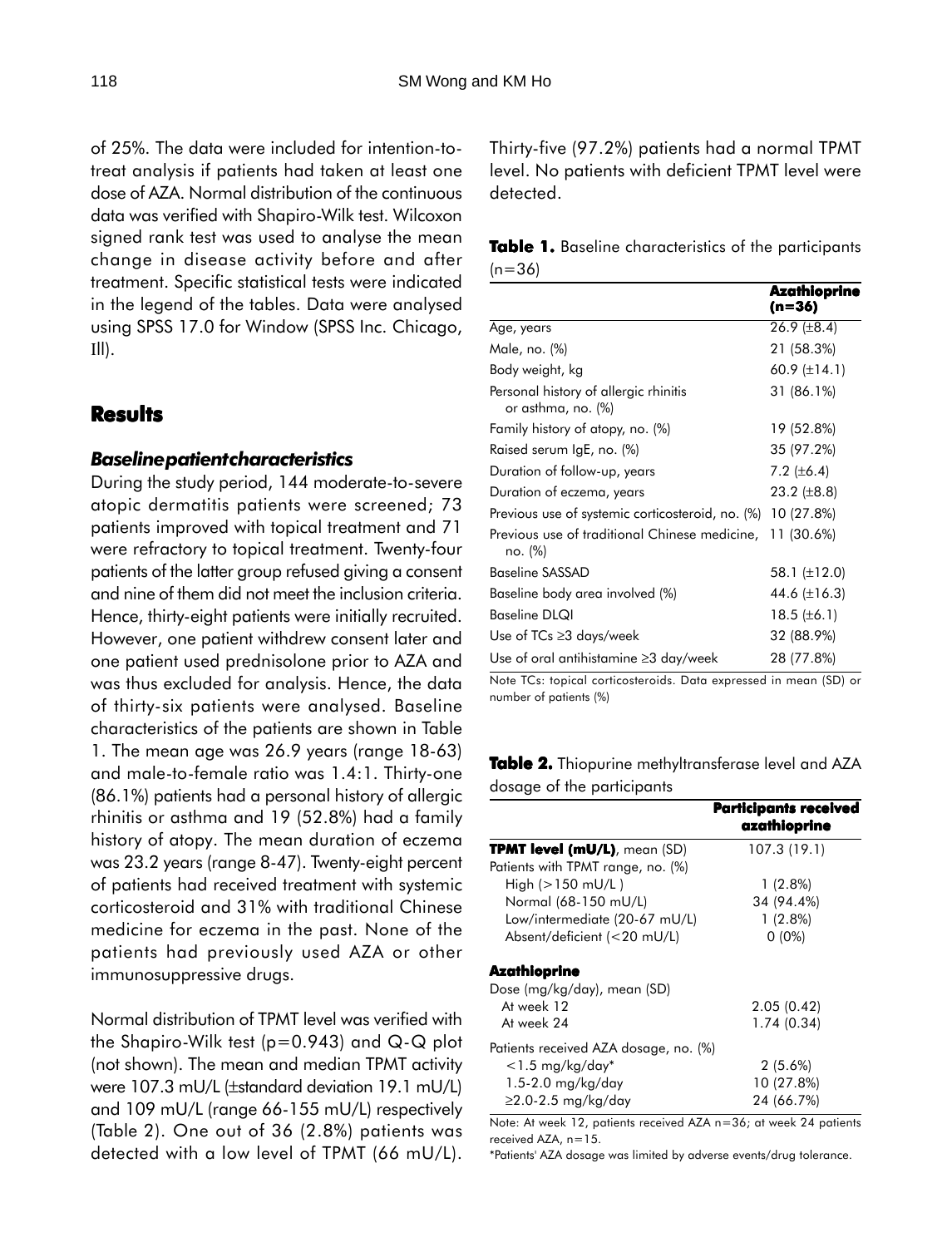#### *Clinical efficacy*

70

 $65.8$ 

The mean AZA dosage was 2.05 mg/kg/day (median 2.1 mg/kg/day). The median dose of AZA in patients with normal TPMT level was 125 mg (mean 124.2 mg, 95% confidence interval (CI) 113.1-135.2 mg). The disease activity was significantly improved (Figure 1). At week 12, 58.3% (21) patients achieved SASSAD50. The mean SASSAD score was 58.1 points (95% CI 54.1-62.2) at baseline and was reduced to 27.9 points (95% CI 24.8-30.9) (p<0.01) at week 12 while the mean reduction was 30.2 points (95%CI 27.0-33.6) and 52.1% (95%CI 47.6-52.6%) (Tables 3 & 4). Clinical improvement in disease activity was also associated with a statistically significant decrease in symptoms, use of topical steroid and oral antihistamine and global score (Figure 2).

Positive correlation of a reduction in SASSAD was found to be significant with the baseline SASSAD score ( $p = 0.001$ ), AZA dose received ( $p = 0.002$ ) and a longer treatment duration (24-week compared to 12-week AZA) (Table 5). Patients with higher baseline SASSAD scores and those treated with an optimal dose of AZA and a longer treatment duration experienced greater clinical improvement.

Further improvement in disease activity, symptoms and quality of life was observed in the 12-week post-treatment period in patients receiving 24 weeks of AZA (Figure 3).

#### *Drug tolerability*

Overall, 97.2% (35) patients rated the tolerability of AZA as fair to very good. Twentyeight (77.8%) patients completed 12-week AZA; five patients (13.8%) stopped due to AZA-related adverse events while three patients stopped due to non-compliance. Of the two patients who discontinued AZA due to neutropaenia, both had a normal TPMT level: one female patient's TPMT level was 112 mU/L (normal range



**Figure 1.** Trend of improvement in disease activity index over 12-week azathioprine treatment period (n=36) (All p values were <0.001 as early as week 2, 4, 8, 12 compared with baseline).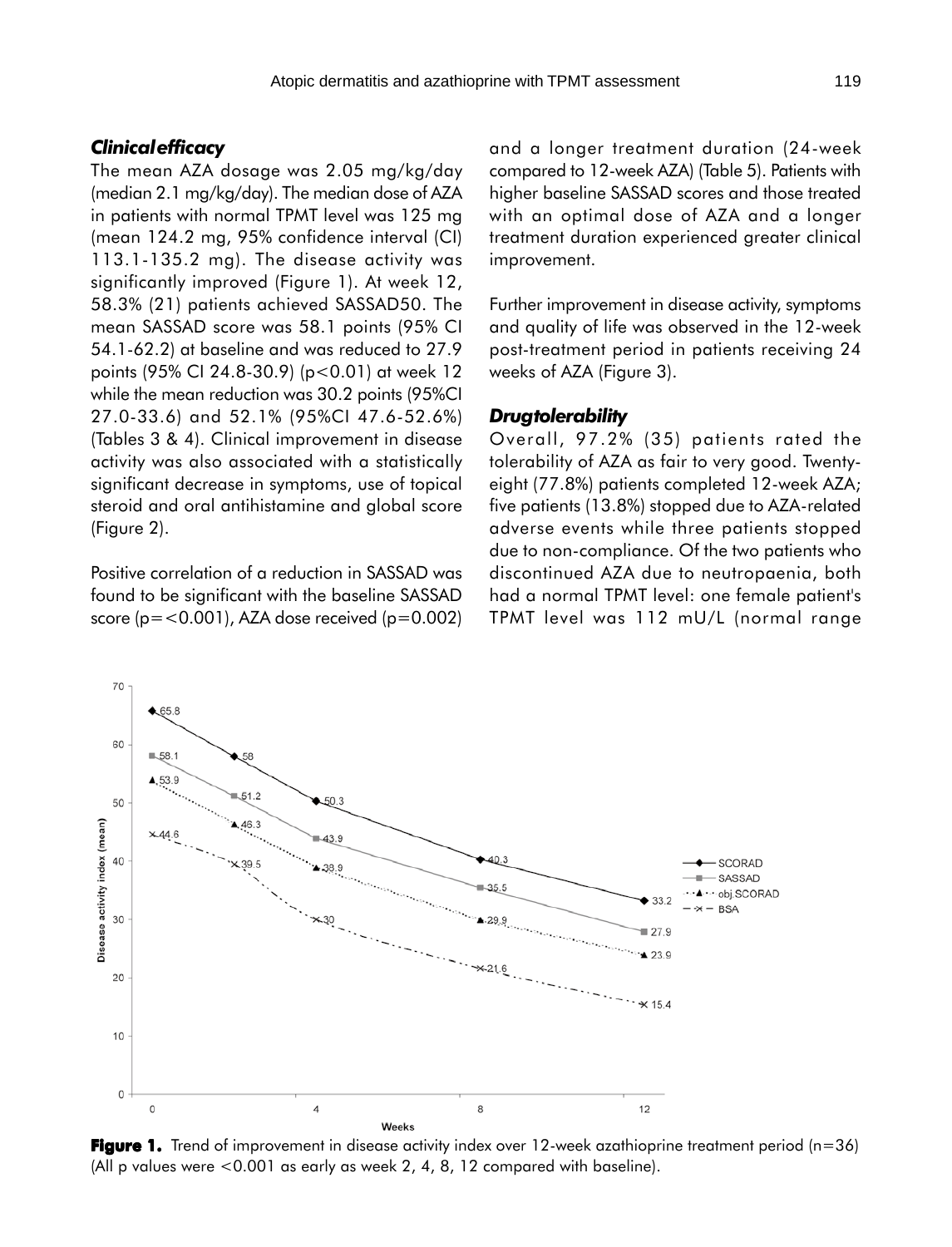|                                 | <b>Baseline</b>          | Week 12            | p#         | Week 24                   | p#       |
|---------------------------------|--------------------------|--------------------|------------|---------------------------|----------|
|                                 | Mean (SD)                | Mean (SD)          |            | Mean (SD)                 |          |
| Disease activity:               |                          |                    |            |                           |          |
| SASSAD                          | 58.1 $(\pm 12.0)$        | $27.9 \ (\pm 9.1)$ | $< 0.001*$ | <b>20.7</b> ( $\pm 8.0$ ) | $0.001*$ |
| <b>SCORAD</b>                   | 65.8 $(\pm 12.7)$        | 33.2 $(\pm 9.3)$   | $< 0.001*$ | 25.5 $(\pm 10.3)$         | $0.001*$ |
| Objective SCORAD                | 53.9 $(\pm 12.4)$        | 23.9 $(\pm 9.4)$   | $< 0.001*$ | 18.1 $(\pm 8.4)$          | $0.001*$ |
| BSA, %                          | 44.6 $(\pm 16.3)$        | 15.4 $(\pm 9.3)$   | $< 0.001*$ | 7.0 $(\pm 5.8)$           | $0.001*$ |
| Symptoms:                       |                          |                    |            |                           |          |
| <b>DLQI</b>                     | <b>18.6</b> ( $\pm$ 6.1) | $12.5 \ (\pm 5.7)$ | $< 0.001*$ | 10.6 $(\pm 5.1)$          | $0.001*$ |
| VAS Itch                        | 6.3 $(\pm 2.0)$          | 5.0 $(\pm 2.1)$    | $0.006*$   | 3.8 $(\pm 2.4)$           | $0.007*$ |
| VAS loss-of-sleep               | 5.9 $(\pm 2.5)$          | 4.2 $(\pm 2.2)$    | $< 0.001*$ | $3.5 \ (\pm 2.7)$         | $0.004*$ |
|                                 | % (no.)                  | % (no.)            | P^         | % (no.)                   | P^       |
| Use of medication:              |                          |                    |            |                           |          |
| Topical corticosteroid ≥3 d/w   | 88.9% (32)               | 52.8% (19)         | $0.001*$   | 40% (6)                   | $0.025*$ |
| Oral antihistamine $\geq 3$ d/w | 77.8% (28)               | 55.6% (20)         | $0.039*$   | 33.3% (5)                 | $0.034*$ |

Table 3. Comparison of disease activity, quality of life, symptoms and frequency of medication use in participants at baseline, week 12 ( $n=36$ ) and week 24 ( $n=15$ ) of azathioprine

Data were expressed in mean (SD) or no. (%) #Wilcoxon signed rank test used for non parametric continuous data (mean score) before and after treatment at week 12/week 24 and baseline. ^McNemar test used for change of proportions of patients before and after treatment. \*Two-tailed p<0.05 was used as statistically significant. Note: no, no. of patients. SASSAD 0-108. DLQI (0-30): 0-1 mild, 2-5 small, 6-10 moderate; 11-20= large; 21-30=extremely large impact on life from skin disease.

|  |  |  |  |  |  |  |  | <b>Table 4.</b> Reduction in outcome parameters at week12 (n=36) vs week 24 (n=15) azathioprine therapy |  |
|--|--|--|--|--|--|--|--|---------------------------------------------------------------------------------------------------------|--|
|--|--|--|--|--|--|--|--|---------------------------------------------------------------------------------------------------------|--|

|                            | Reduction in disease activity from baseline |                               |  |  |
|----------------------------|---------------------------------------------|-------------------------------|--|--|
|                            | Week 12                                     | Week 24                       |  |  |
|                            | <b>Mean reduction (95% CI)</b>              | <b>Mean reduction (95%CI)</b> |  |  |
| SASSAD                     |                                             |                               |  |  |
| Absolute                   | 30.2 (27.0-33.6)                            | $36.9(32.5-42.6)$             |  |  |
| Relative (%)               | $52.1(47.6-56.5)$                           | $67.8(54.5-73.5)$             |  |  |
| Body surface area involved |                                             |                               |  |  |
| Absolute                   | 29.2 (24.6-33.8)                            | 37.4 (28.5-46.2)              |  |  |
| Relative (%)               | 64.6 $(58.1 - 71.0)$                        | 82.4 (64.3-95.8)              |  |  |



**Figure 2.** Global assessment (investigator- and patient-assessed) at baseline and week 12. This graph showed that patients shifted from severe to milder disease severity at week 12 (IGA, PGA; p=<0.001, p=0.001 respectively by McNemar test).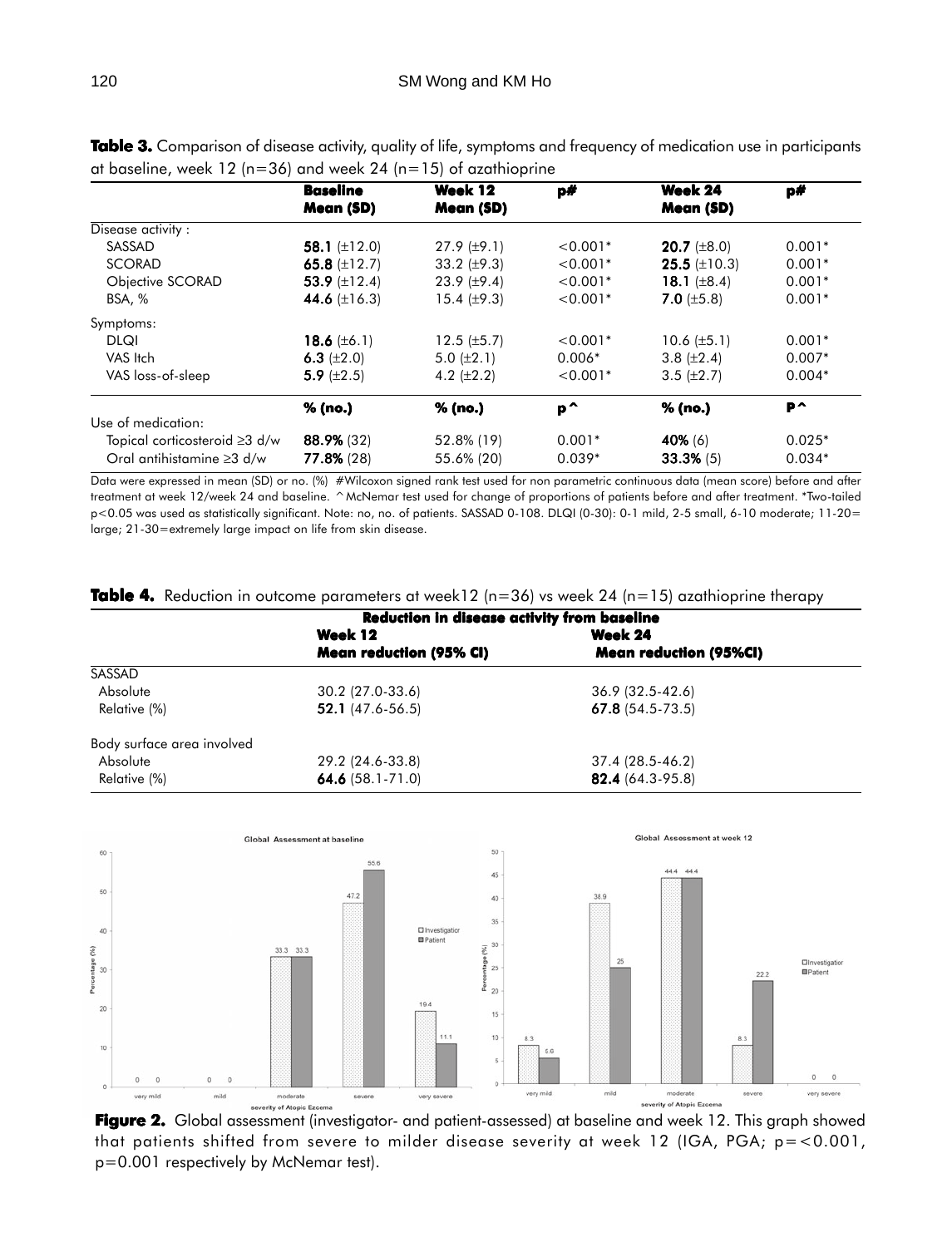68-150 mU/L) and her AZA dose was 2.32 mg/ kg/day; another female patient's TPMT level was 75 mU/L and her AZA dose was 2.25 mg/kg/ day. Minor abnormalities in blood counts were observed in 50% of the patients, mostly lymphopaenia followed by anaemia, neutropaenia and thrombocytopaenia which were transient and reverted to normal after dose reduction. No significant bone marrow toxicity was observed in the patient with low TPMT level who received a lower dose of AZA. Eight (22.2%) patients reported dyspepsia. Nine (25%) patients experienced transient elevation in liver enzymes. No serious infection requiring systemic antibiotics or hospitalisation was reported.

**Table 5.** Association of reduction in SASSAD at week 12 with patient's baseline characteristic, disease activity (SASSAD) and azathioprine dose (n=36)

|                                               | Correlation coefficient ^ | p^              | $n^{\wedge}$<br>Correlation coefficient ^ ^ |                |  |
|-----------------------------------------------|---------------------------|-----------------|---------------------------------------------|----------------|--|
| Age                                           | 0.003                     | 0.988           |                                             |                |  |
| Gender                                        | 0.071                     | 0.682           |                                             |                |  |
| Body weight                                   | 0.044                     | 0.797           |                                             |                |  |
| Baseline serum IgE level                      | $-0.014$                  | 0.939           |                                             |                |  |
| TPMT activity                                 | $-0.192$                  | 0.263           |                                             |                |  |
| Duration of eczema                            | 0.005                     | 0.976           |                                             |                |  |
| Baseline SASSAD score                         | 0.454                     | $0.005*$        | 0.632                                       | $< 0.001*$     |  |
| Baseline body area involved                   | 0.262                     | 0.123           |                                             |                |  |
| Azathioprine dose per body weight (mg/kg/day) | 0.369                     | $0.027*$        | 0.518                                       | $0.002*$       |  |
| Treatment duration#                           | 0.509/0.414               | $0.002*/0.012*$ | 0.564/0.441                                 | $0.001*/0.01*$ |  |

^Spearman's rank (rho) correlation coefficient. ^ ^ partial correlation controlling variables with statistically significance including baseline SASSAD, AZA dose, treatment duration correspondingly as applicable. \*Correlation is significant at the 0.05 level (2-tailed). #Correlation was analysed in reduction in disease activity (SASSAD) from baseline comparing patients received 12-week azathioprine vs 24-week azathioprine.



**Figure 3.** Trend of improvement in disease activity index and body area involved over 24week azathioprine treatment period and 12-week post-treatment follow-up phase (n=15). (Note all p<0.001 compared to baseline)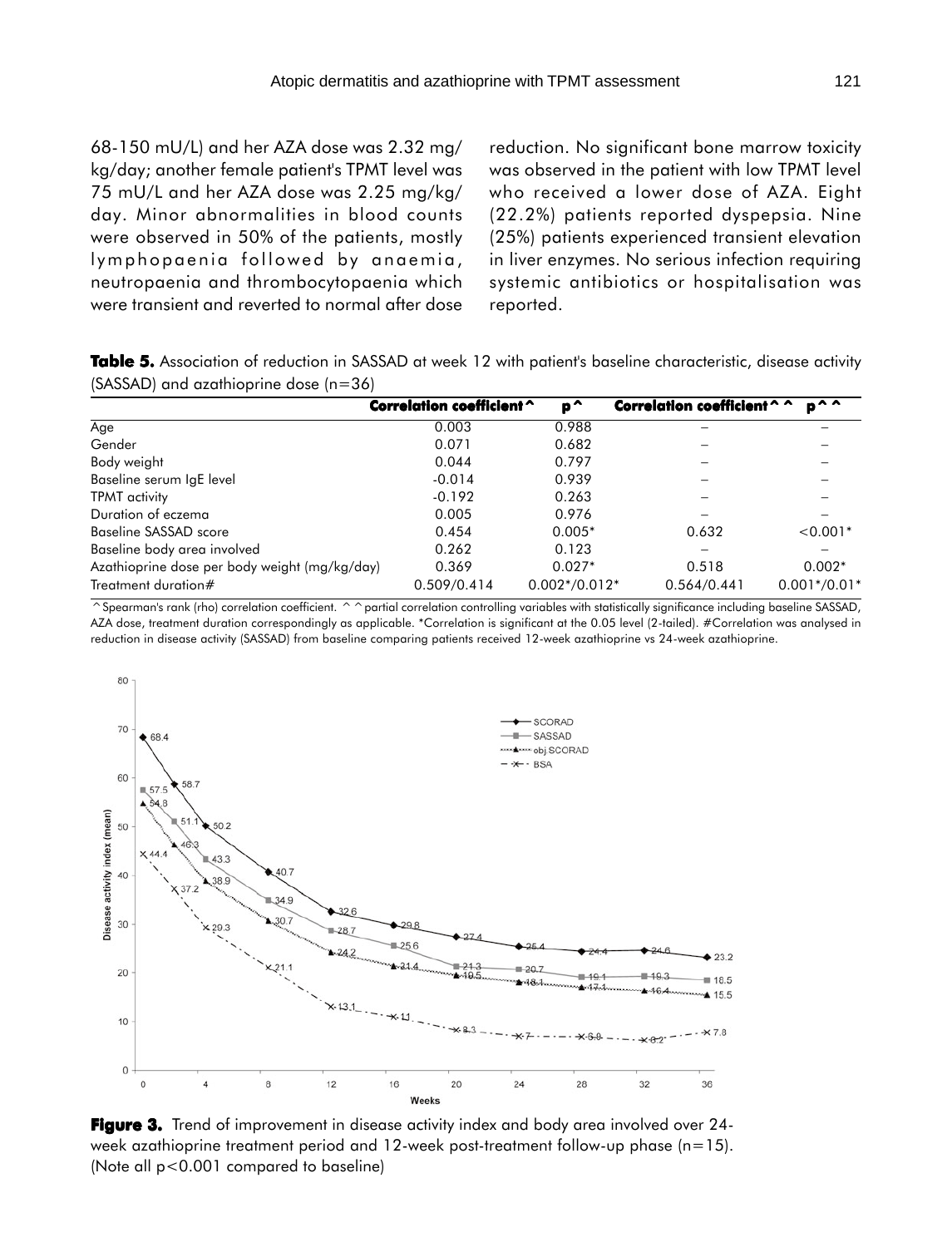# **Discussion**

There have been two recent randomised controlled trials3,4 showing that AZA could be used as systemic monotherapy in moderate-to-severe atopic dermatitis. In our study, AZA resulted in a statistically significant improvement in disease activity, symptoms and quality of life. Although the improvement in disease activity between 12 and 24 weeks was not robust, it showed that the current AZA dosage used would be adequate in disease control and is comparable to the dosage suggested in the British Association of Dermatologists' guidelines.<sup>6</sup> Moreover, patients continued to show greater disease control after a longer duration of AZA treatment. (Figure 3). It would be explained by the slow onset of action of AZA.<sup>19</sup> Therefore, patients should be counselled about this delay.

Furthermore, disease control could generally be sustained after drug cessation for up to three months (Figure 3). This would be explained by the persistent beneficial effect of AZA.<sup>19</sup> Patients with more severe disease would have a greater improvement with an optimal AZA dosage and longer treatment duration.

# *Myelotoxicity*

A growing number of studies support the association between absent TPMT activity and acute severe neutropaenia in patients receiving conventional dose of AZA.20-22

In our study, patients with normal TPMT level were given conventional dose of AZA (maximum dose: up to 2.5 mg/kg/day). Patients with low TPMT activity were given a lower AZA dose (1.5 mg/kg/ day). Interestingly, transient neutropaenia which normalised after stopping AZA was in fact observed in patients with normal TPMT activity. Further studies on this are needed. Polymorphism of drug metabolising enzymes other than TPMT might also be important. For example, inosine triphosphate pyrophosphatase polymorphisms are associated with AZA hypersensitivity symptoms<sup>23</sup>

and AZA-induced neutropaenia has been reported in patients with low 5-nucleotidase activity.<sup>24</sup>

On the other hand, a lower AZA target dose may not be adequate to prevent myelotoxicity. Apparently, pre-treatment TPMT assessment alone would be inadequate in preventing leucopaenia and cannot substitute close haematological monitoring even if the TPMT is within the normal range.

## *Limitations*

This was a local pilot study in our Chinese adult population. Participants had not received AZA and other immunosuppressants before; and validated outcome parameters were used. Ideally the trial should be performed in a double-blind placebocontrolled setting to avoid placebo-effect and minimise intra-observer bias.

# **Conclusion**

We demonstrated that AZA was an effective and well-tolerated treatment for patients with refractory moderate-to-severe atopic dermatitis. Pretreatment TPMT level can be considered before the initiation of AZA, although the risk of bone marrow toxicity still cannot be neglected despite the normal TPMT activity and close blood monitoring is warranted. Further randomised controlled trials are needed to establish the optimal dosage and duration of AZA in our population.

# **References**

- 1. Williams H, Robertson C, Stewart A, Ait-Khaled N, Anabwani G, Anderson R, et al. Worldwide variations in the prevalence of symptoms of atopic eczema in the International Study of Asthma and Allergies in Childhood. J Allergy Clin Immunol 1999;103(1 Pt 1): 125-38.
- 2. Hanifin JM, Cooper KD, Ho VC, Kang S, Krafchik BR, Margolis DJ, et al. Guidelines of care for atopic dermatitis, developed in accordance with the American Academy of Dermatology (AAD) / American Academy of Dermatology Association 'Administrative Regulations